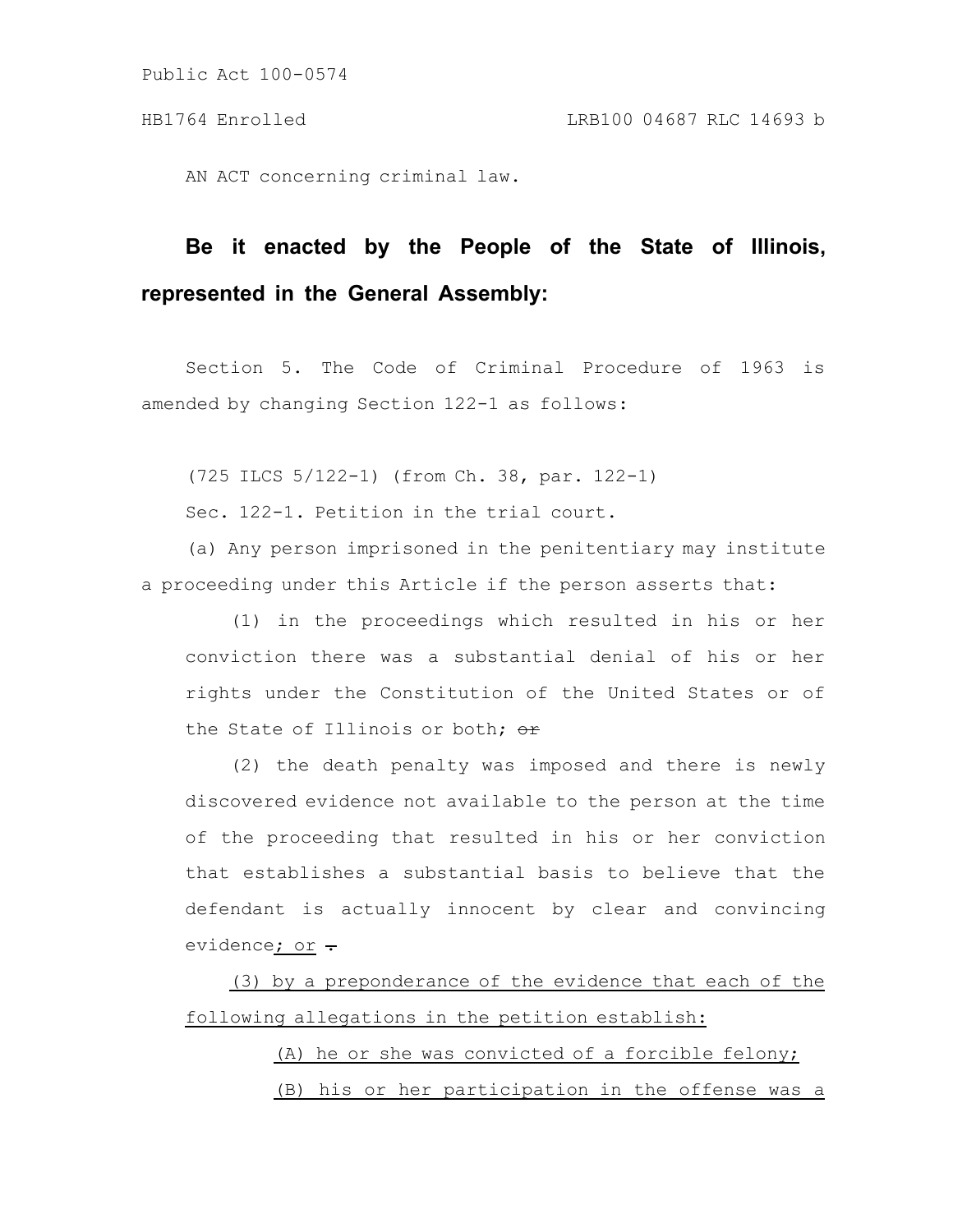direct result of the person's mental state either suffering from post-partum depression or post-partum psychosis;

(C) no evidence of post-partum depression or post-partum psychosis was presented by a qualified medical person at trial or sentencing, or both;

(D) he or she was unaware of the mitigating nature of the evidence or if aware was at the time unable to present this defense due to suffering from post-partum depression or post-partum psychosis or at the time of trial or sentencing neither was a recognized mental illness and as such unable to receive proper treatment; and

(E) evidence of post-partum depression or post-partum psychosis as suffered by the person is material and noncumulative to other evidence offered at the time of trial or sentencing and it is of such a conclusive character that it would likely change the sentence imposed by the original court.

Nothing in this paragraph (3) prevents a person from applying for any other relief under this Article or any other law otherwise available to him or her.

As used in this paragraph (3):

"Post-partum depression" means a mood disorder which strikes many women during and after pregnancy which usually occurs during pregnancy and up to 12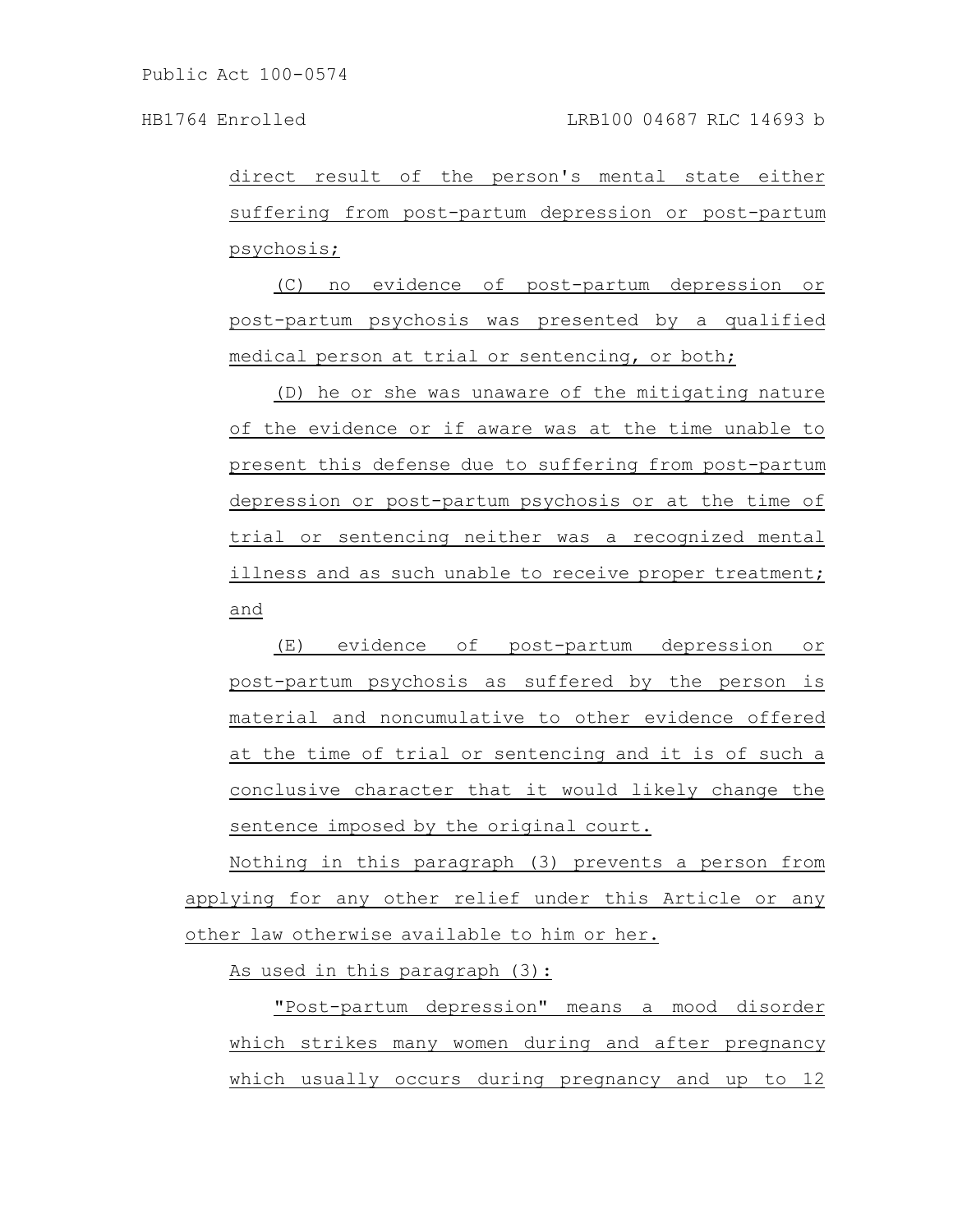months after delivery. This depression can include anxiety disorders.

"Post-partum psychosis" means an extreme form of post-partum depression which can occur during pregnancy and up to 12 months after delivery. This can include losing touch with reality, distorted thinking, delusions, auditory and visual hallucinations, paranoia, hyperactivity and rapid speech, or mania.

(a-5) A proceeding under paragraph (2) of subsection (a) may be commenced within a reasonable period of time after the person's conviction notwithstanding any other provisions of this Article. In such a proceeding regarding actual innocence, if the court determines the petition is frivolous or is patently without merit, it shall dismiss the petition in a written order, specifying the findings of fact and conclusions of law it made in reaching its decision. Such order of dismissal is a final judgment and shall be served upon the petitioner by certified mail within 10 days of its entry.

(b) The proceeding shall be commenced by filing with the clerk of the court in which the conviction took place a petition (together with a copy thereof) verified by affidavit. Petitioner shall also serve another copy upon the State's Attorney by any of the methods provided in Rule 7 of the Supreme Court. The clerk shall docket the petition for consideration by the court pursuant to Section 122-2.1 upon his or her receipt thereof and bring the same promptly to the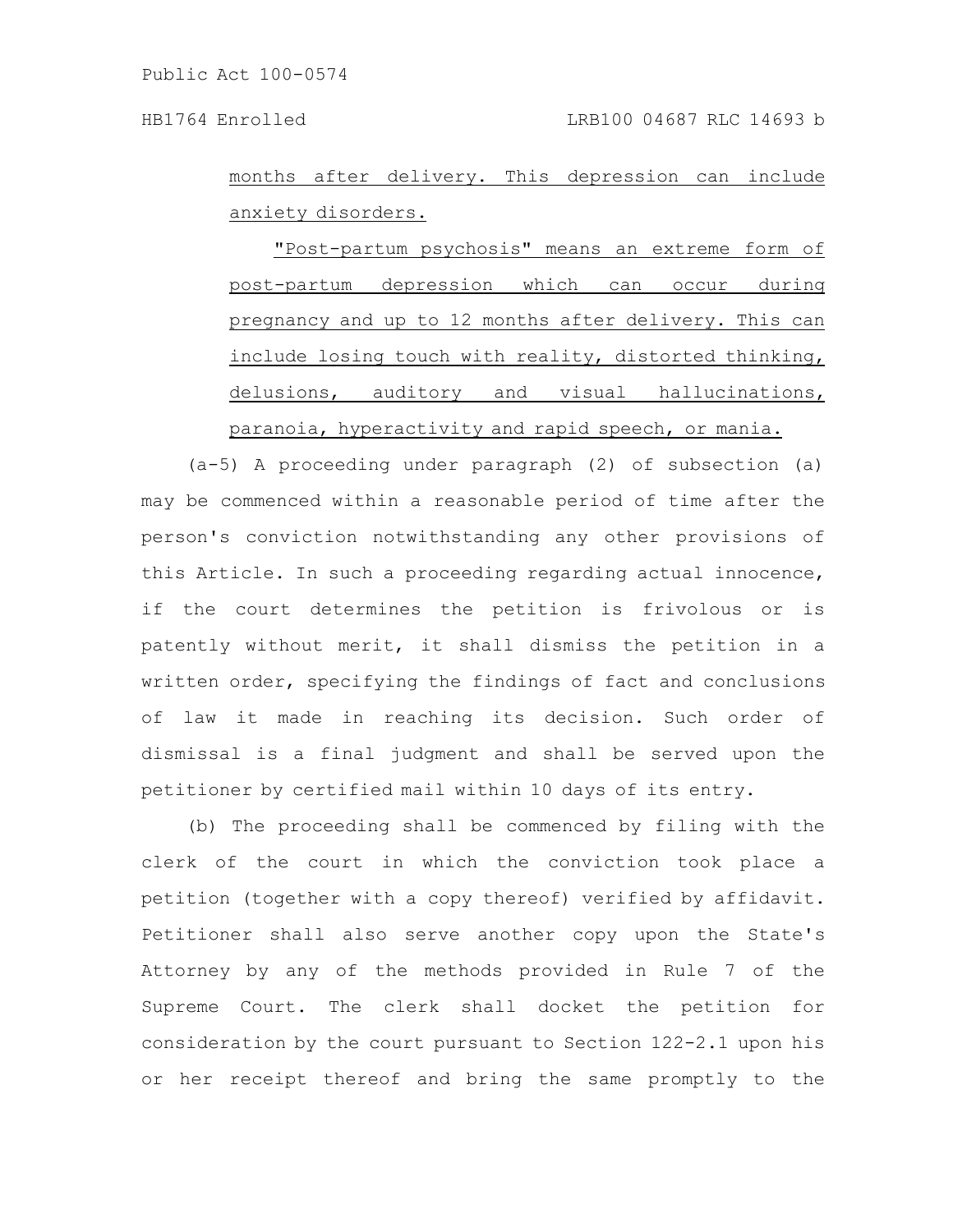### HB1764 Enrolled LRB100 04687 RLC 14693 b

attention of the court.

(c) Except as otherwise provided in subsection (a-5), if the petitioner is under sentence of death and a petition for writ of certiorari is filed, no proceedings under this Article shall be commenced more than 6 months after the conclusion of proceedings in the United States Supreme Court, unless the petitioner alleges facts showing that the delay was not due to his or her culpable negligence. If a petition for certiorari is not filed, no proceedings under this Article shall be commenced more than 6 months from the date for filing a certiorari petition, unless the petitioner alleges facts showing that the delay was not due to his or her culpable negligence.

When a defendant has a sentence other than death, no proceedings under this Article shall be commenced more than 6 months after the conclusion of proceedings in the United States Supreme Court, unless the petitioner alleges facts showing that the delay was not due to his or her culpable negligence. If a petition for certiorari is not filed, no proceedings under this Article shall be commenced more than 6 months from the date for filing a certiorari petition, unless the petitioner alleges facts showing that the delay was not due to his or her culpable negligence. If a defendant does not file a direct appeal, the post-conviction petition shall be filed no later than 3 years from the date of conviction, unless the petitioner alleges facts showing that the delay was not due to his or her culpable negligence.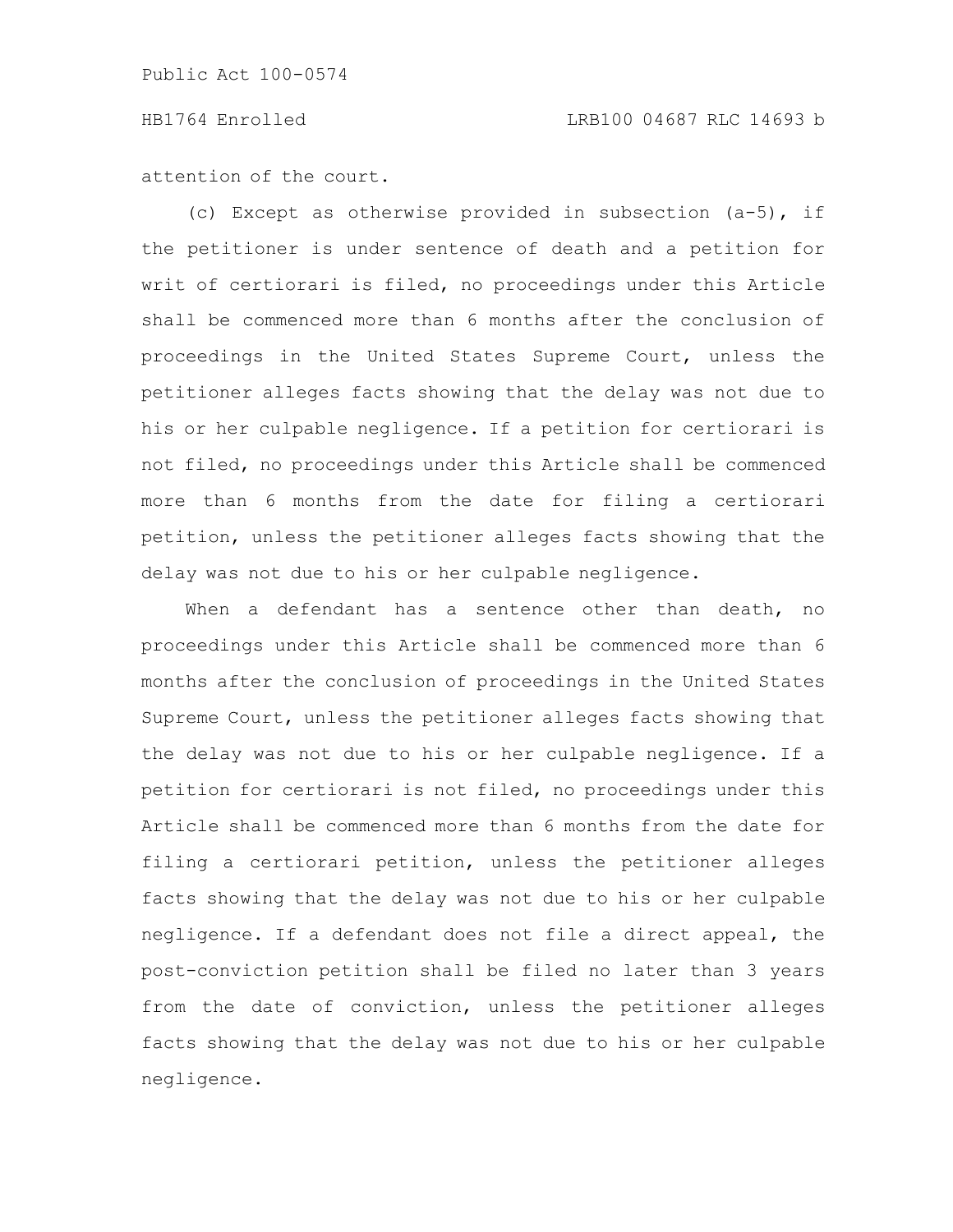This limitation does not apply to a petition advancing a claim of actual innocence.

(d) A person seeking relief by filing a petition under this Section must specify in the petition or its heading that it is filed under this Section. A trial court that has received a petition complaining of a conviction or sentence that fails to specify in the petition or its heading that it is filed under this Section need not evaluate the petition to determine whether it could otherwise have stated some grounds for relief under this Article.

(e) A proceeding under this Article may not be commenced on behalf of a defendant who has been sentenced to death without the written consent of the defendant, unless the defendant, because of a mental or physical condition, is incapable of asserting his or her own claim.

(f) Except for petitions brought under paragraph (3) of subsection (a) of this Section, only  $\theta$ nly one petition may be filed by a petitioner under this Article without leave of the court. Leave of court may be granted only if a petitioner demonstrates cause for his or her failure to bring the claim in his or her initial post-conviction proceedings and prejudice results from that failure. For purposes of this subsection (f): (1) a prisoner shows cause by identifying an objective factor that impeded his or her ability to raise a specific claim during his or her initial post-conviction proceedings; and (2) a prisoner shows prejudice by demonstrating that the claim not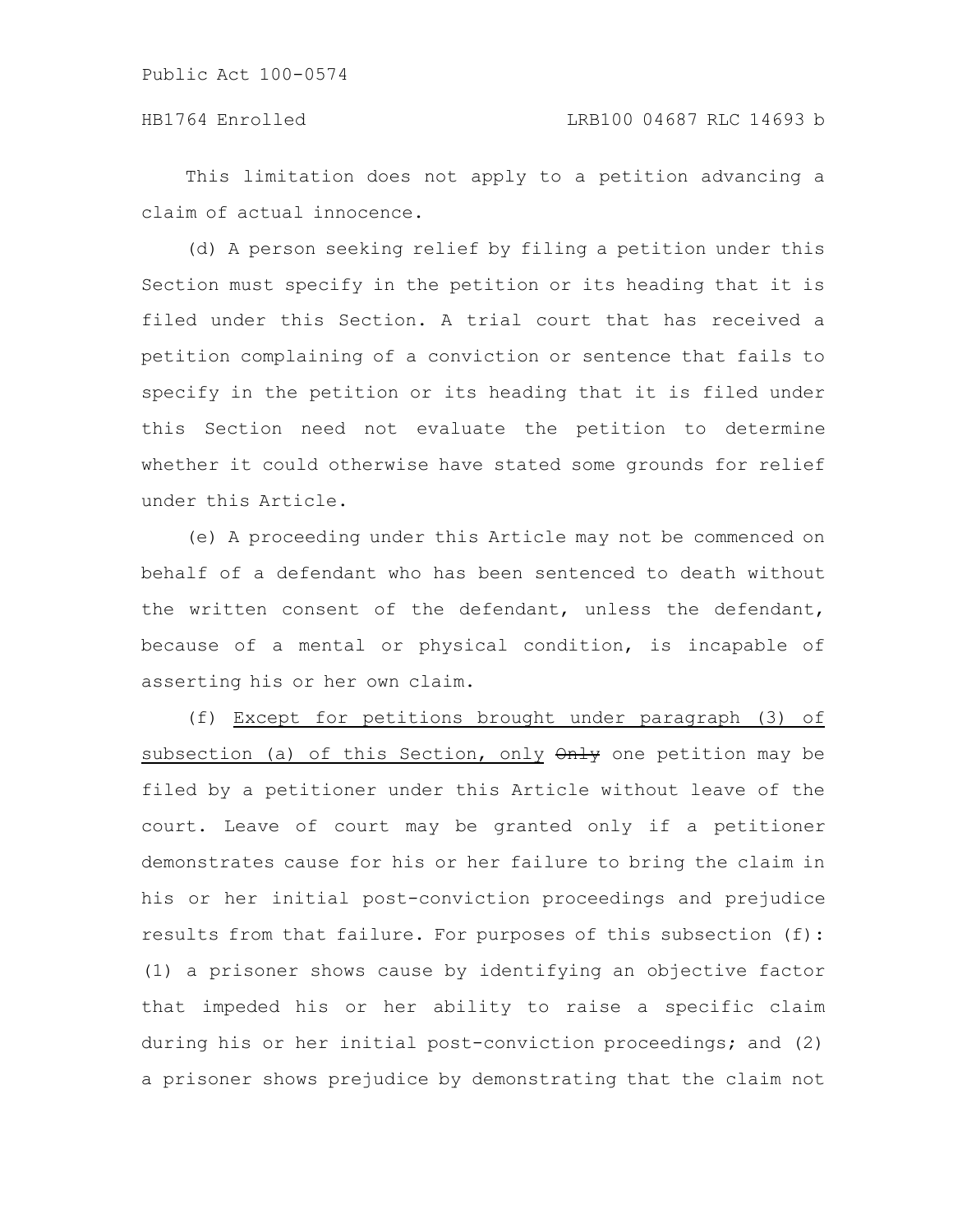### HB1764 Enrolled LRB100 04687 RLC 14693 b

raised during his or her initial post-conviction proceedings so infected the trial that the resulting conviction or sentence violated due process.

(Source: P.A. 93-493, eff. 1-1-04; 93-605, eff. 11-19-03; 93-972, eff. 8-20-04.)

Section 10. The Unified Code of Corrections is amended by changing Section 5-5-3.1 as follows:

(730 ILCS 5/5-5-3.1) (from Ch. 38, par. 1005-5-3.1)

Sec. 5-5-3.1. Factors in mitigation.

(a) The following grounds shall be accorded weight in favor of withholding or minimizing a sentence of imprisonment:

(1) The defendant's criminal conduct neither caused nor threatened serious physical harm to another.

(2) The defendant did not contemplate that his criminal conduct would cause or threaten serious physical harm to another.

(3) The defendant acted under a strong provocation.

(4) There were substantial grounds tending to excuse or justify the defendant's criminal conduct, though failing to establish a defense.

(5) The defendant's criminal conduct was induced or facilitated by someone other than the defendant.

(6) The defendant has compensated or will compensate the victim of his criminal conduct for the damage or injury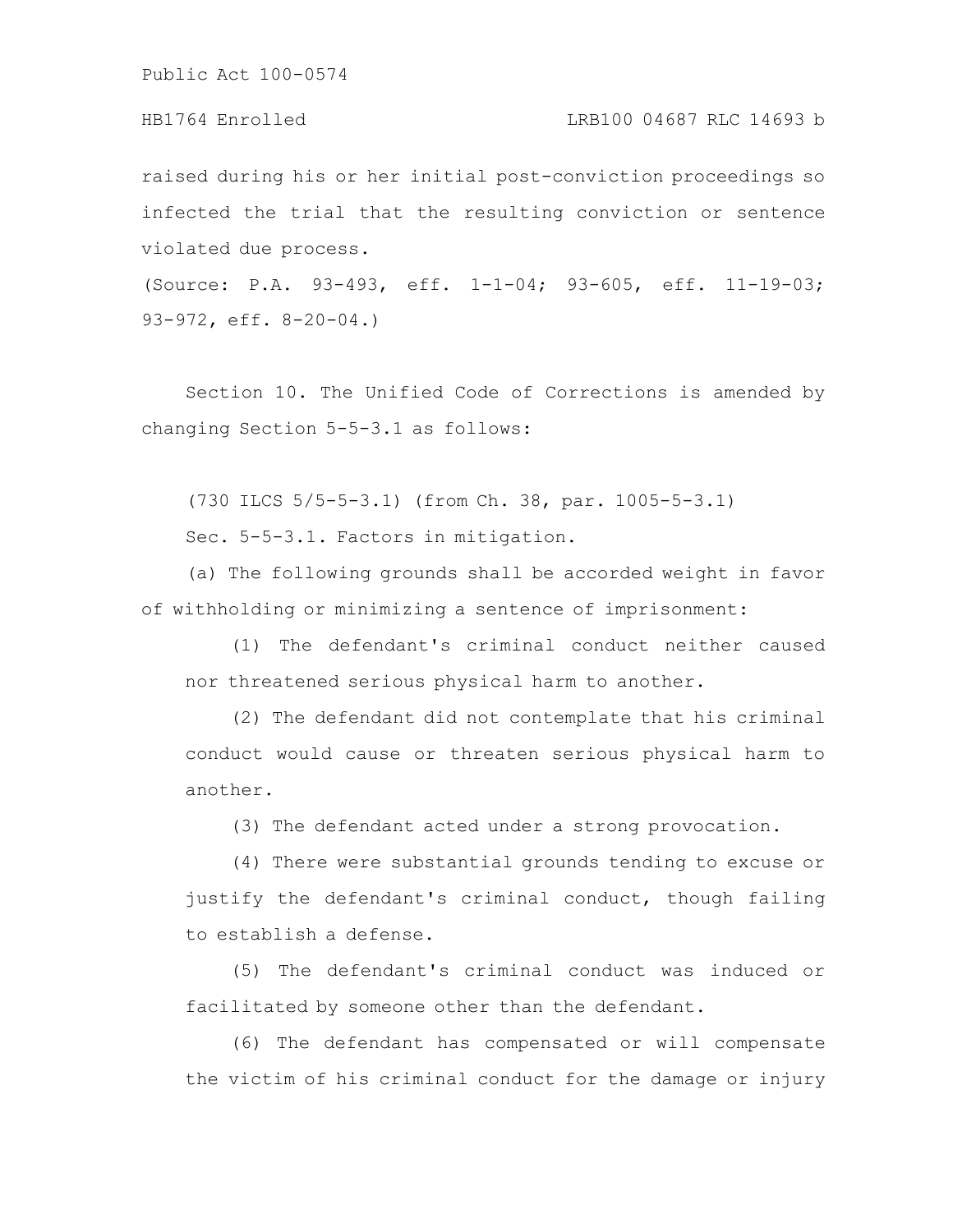that he sustained.

(7) The defendant has no history of prior delinquency or criminal activity or has led a law-abiding life for a substantial period of time before the commission of the present crime.

(8) The defendant's criminal conduct was the result of circumstances unlikely to recur.

(9) The character and attitudes of the defendant indicate that he is unlikely to commit another crime.

(10) The defendant is particularly likely to comply with the terms of a period of probation.

(11) The imprisonment of the defendant would entail excessive hardship to his dependents.

(12) The imprisonment of the defendant would endanger his or her medical condition.

(13) The defendant was a person with an intellectual disability as defined in Section 5-1-13 of this Code.

(14) The defendant sought or obtained emergency medical assistance for an overdose and was convicted of a Class 3 felony or higher possession, manufacture, or delivery of a controlled, counterfeit, or look-alike substance or a controlled substance analog under the Illinois Controlled Substances Act or a Class 2 felony or higher possession, manufacture or delivery of methamphetamine under the Methamphetamine Control and Community Protection Act.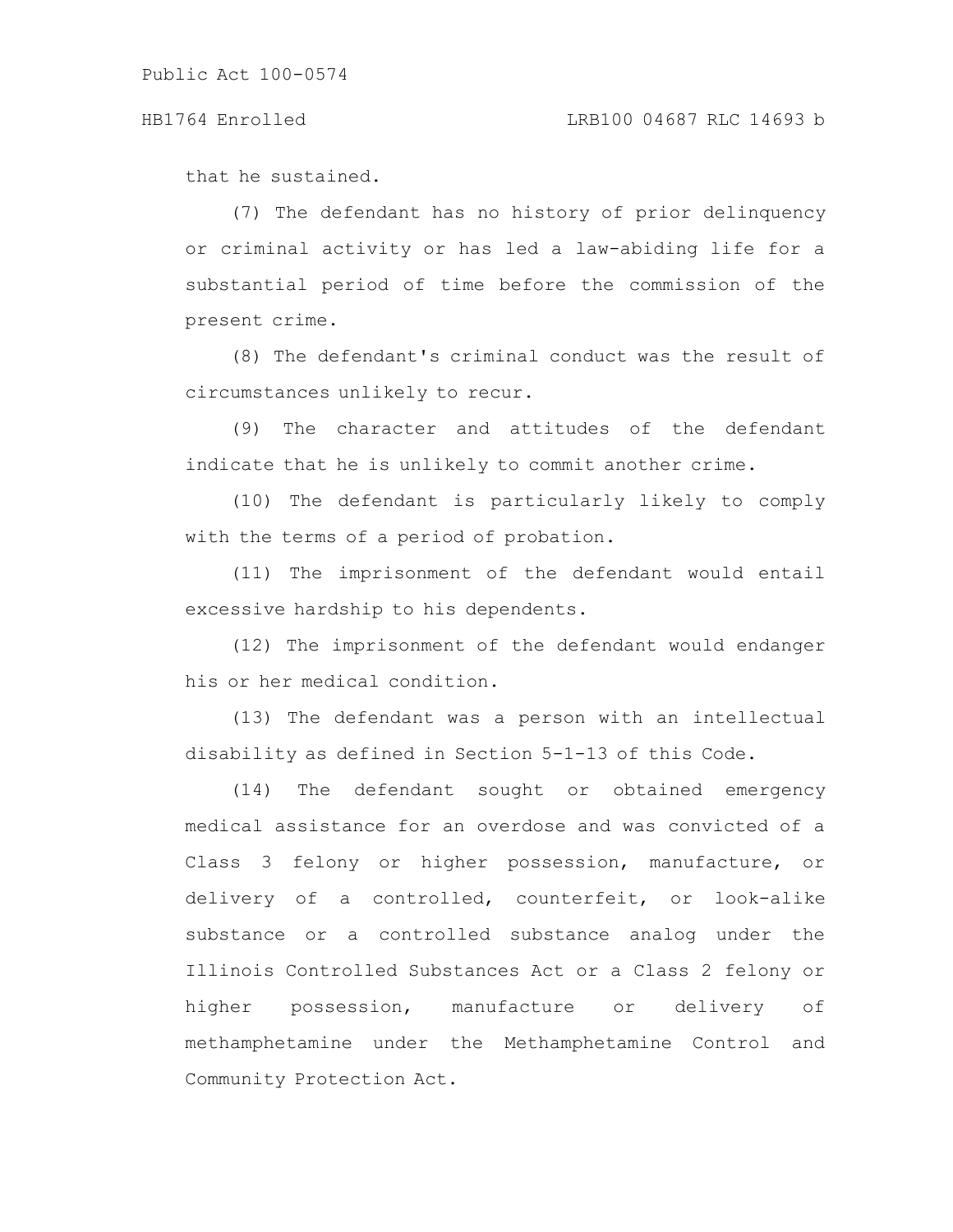## HB1764 Enrolled LRB100 04687 RLC 14693 b

(15) At the time of the offense, the defendant is or had been the victim of domestic violence and the effects of the domestic violence tended to excuse or justify the defendant's criminal conduct. As used in this paragraph (15), "domestic violence" means abuse as defined in Section 103 of the Illinois Domestic Violence Act of 1986.

(16) At the time of the offense, the defendant was suffering from a serious mental illness which, though insufficient to establish the defense of insanity, substantially affected his or her ability to understand the nature of his or her acts or to conform his or her conduct to the requirements of the law.

(17) At the time of the offense, the defendant was suffering from post-partum depression or post-partum psychosis which was either undiagnosed or untreated, or both, and this temporary mental illness tended to excuse or justify the defendant's criminal conduct and the defendant has been diagnosed as suffering from post-partum depression or post-partum psychosis, or both, by a qualified medical person and the diagnoses or testimony, or both, was not used at trial. In this paragraph (17):

"Post-partum depression" means a mood disorder which strikes many women during and after pregnancy which usually occurs during pregnancy and up to 12 months after delivery. This depression can include anxiety disorders.